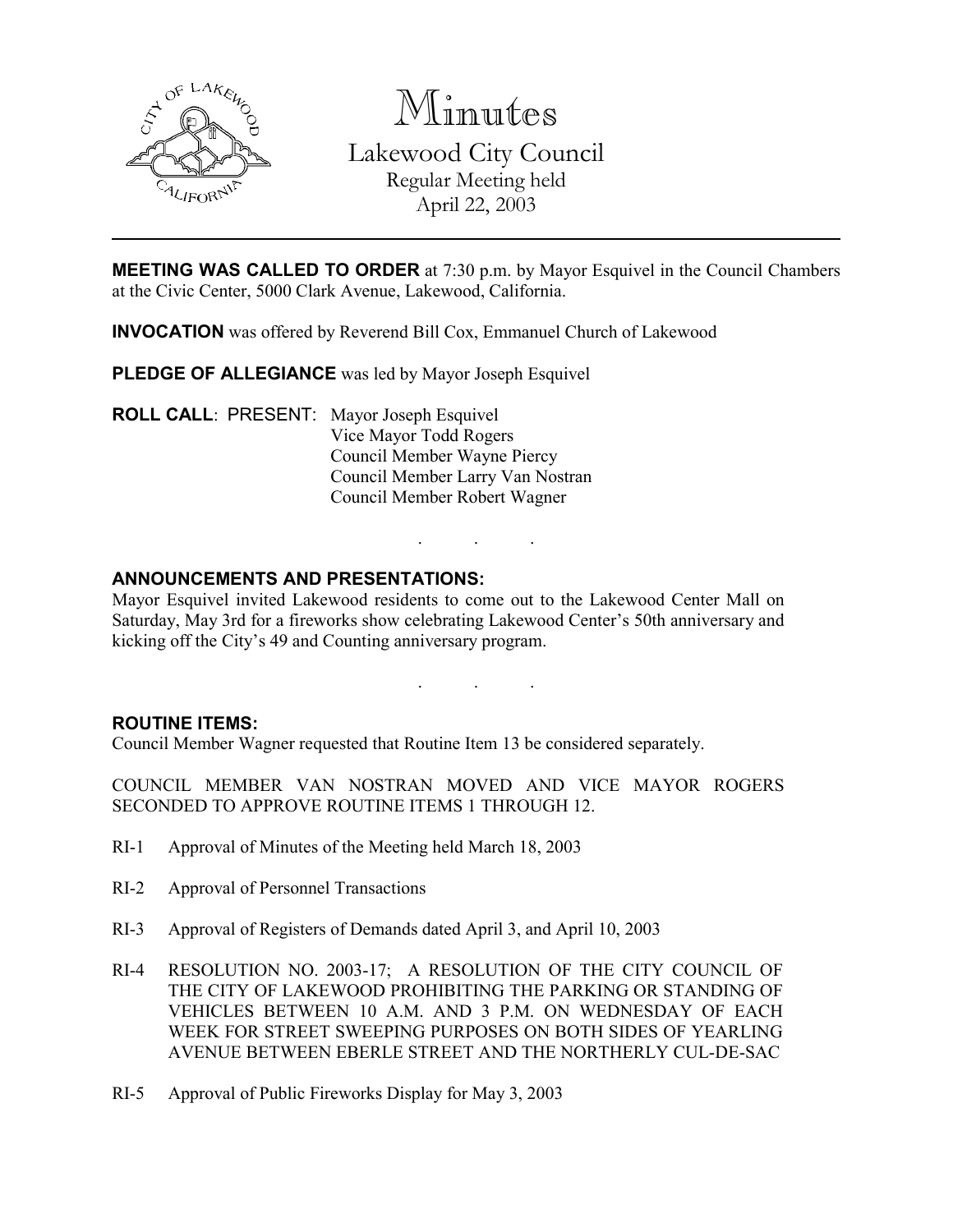#### ROUTINE ITEMS: Continued

RI-6 RESOLUTION NO. 2003-18; A RESOLUTION OF THE CITY COUNCIL OF THE CITY OF LAKEWOOD ESTABLISHING A PHYSICALLY HANDICAPPED PERSONS DESIGNATED PARKING SPACE ON THE EAST SIDE OF OLIVA AVENUE WITHIN THE CITY OF LAKEWOOD

RESOLUTION NO. 2003-19; A RESOLUTION OF THE CITY COUNCIL OF THE CITY OF LAKEWOOD ESTABLISHING A PHYSICALLY HANDICAPPED PERSONS DESIGNATED PARKING SPACE ON THE WEST SIDE OF PIONEER BOULEVARD WITHIN THE CITY OF LAKEWOOD

- RI-7 RESOLUTION NO. 2003-20; A RESOLUTION OF THE CITY COUNCIL OF THE CITY OF LAKEWOOD APPROVING THE APPLICATION FOR GRANT FUNDS FOR THE ROBERTI-Z'BERG'HARRIS URBAN OPEN SPACE AND RECREATION PROGRAM UNDER THE SAFE NEIGHBORHOOD PARKS, CLEAN WATER, CLEAN AIR, AND COASTAL PROTECTION BOND ACT OF 2000
- RI-8 RESOLUTION NO. 2003-21; A RESOLUTION OF THE CITY COUNCIL OF THE CITY OF LAKEWOOD APPROVING THE APPLICATION FOR GRANT FUNDS FROM THE LOS ANGELES COUNTY REGIONAL PARK AND OPEN SPACE DISTRICT GRANT PROGRAM FOR RESIDUAL PER PARCEL DISCRETIONARY FUNDING FOR MAE BOYAR PARK IMPROVEMENT PROJECT
- RI-9 Acceptance of Notice of Completion for Public Works Project No. 02-6; ADA Curb Ramps; Kalban, Inc.
- RI-10 Approval of Monthly Report of Investment Transactions
- RI-11 Approval of Quarterly Schedule of Investments
- RI-12 Approval of Proposal for Engineering Services Transit Stop Enhancement Project

UPON ROLL CALL VOTE, THE MOTION WAS APPROVED:

AYES: COUNCIL MEMBERS: Piercy, Rogers, Van Nostran, Wagner and Esquivel NAYS: COUNCIL MEMBERS: None

RI-13 Amendment to Agreement with Charles Walton & Associates for Lakewood Sheriff Station Addition/Remodel Project

Council Member Wagner asked for a brief report from staff.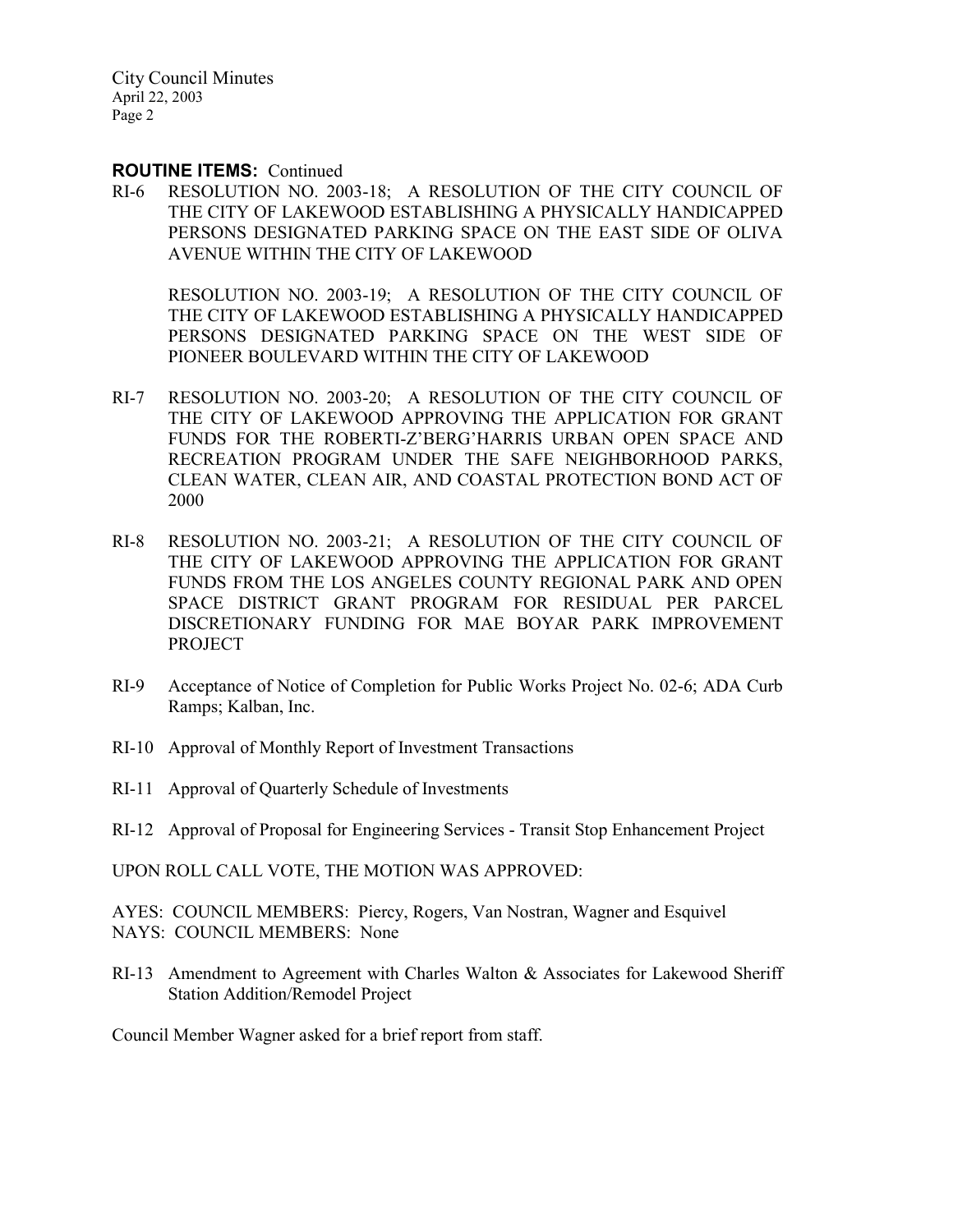### ROUTINE ITEMS: Continued

Public Works Director Lisa Rapp stated staff was recommending that the existing agreement with Charles Walton & Associates for preliminary design of the Lakewood Sheriff's Station be amended to allow them to proceed to the next phase of the project. The proposed phase would include refined estimates of probable construction costs and preliminary plans for a new service garage. She advised that the plans would provide for construction of the service garage first, and that although a parking structure had not been included in the project at this time, it could be added later if found necessary. It was the recommendation of staff that the City Council approve an amendment to the agreement with Charles Walton & Associates, A.I.A., Inc., and appropriate \$95,000 to cover the costs of the additional work.

COUNCIL MEMBER WAGNER MOVED AND COUNCIL MEMBER VAN NOSTRAN SECONDED TO APPROVE STAFF'S RECOMMENDATION. UPON ROLL CALL VOTE, THE MOTION WAS APPROVED:

AYES: COUNCIL MEMBERS: Piercy, Rogers, Van Nostran, Wagner and Esquivel NAYS: COUNCIL MEMBERS: None

# 1.1 • VACATION OF PUBLIC ALLEY WEST OF HAYTER AVENUE BETWEEN DEL AMO BOULEVARD AND HARDWICK STREET

. . .

The Director of Public Works displayed slides and gave a brief oral presentation based on the memorandum contained in the agenda stating that a request had been received from the owner of the Lakewood Manor Apartments on Hayter Avenue to consider vacating the alley to the west. She noted that the vacation would not affect the alley use by the individual parcels at each end of the street. She advised that currently, the 25-foot wide alley served more as a private driveway for the apartments and that vacating the alley would provide the opportunity to reconfigure the area to provide additional, much needed, parking spaces. She stated that the vacation of the alley would be contingent on the apartment complex owners completing the agreed upon improvements within one year of the adoption of the vacation. Following a full analysis by staff, Sheriff and Fire Department representatives, affected utilities and the Planning and Environment Commission, it was the recommendation of staff that the City Council approve a resolution ordering the vacation of the alley west of Hayter Avenue, between Del Amo Boulevard and Hardwick Streets and reserving certain easements for public utility purposes; direct the recordation of said resolution with the Los Angeles County Recorder; and direct staff to provide affected utility companies with a copy of said resolution.

RESOLUTION NO. 2003-22; A RESOLUTION OF THE CITY COUNCIL OF THE CITY OF LAKEWOOD VACATING THE ALLEY WEST OF HAYTER AVENUE BETWEEN DEL AMO BOULEVARD AND HARDWICK STREET WITHIN THE CITY OF LAKEWOOD, CALIFORNIA, AND AS MORE PARTICULARLY DESCRIBED IN SAID RESOLUTION, AND SHOWN ON MAP ATTACHED HERETO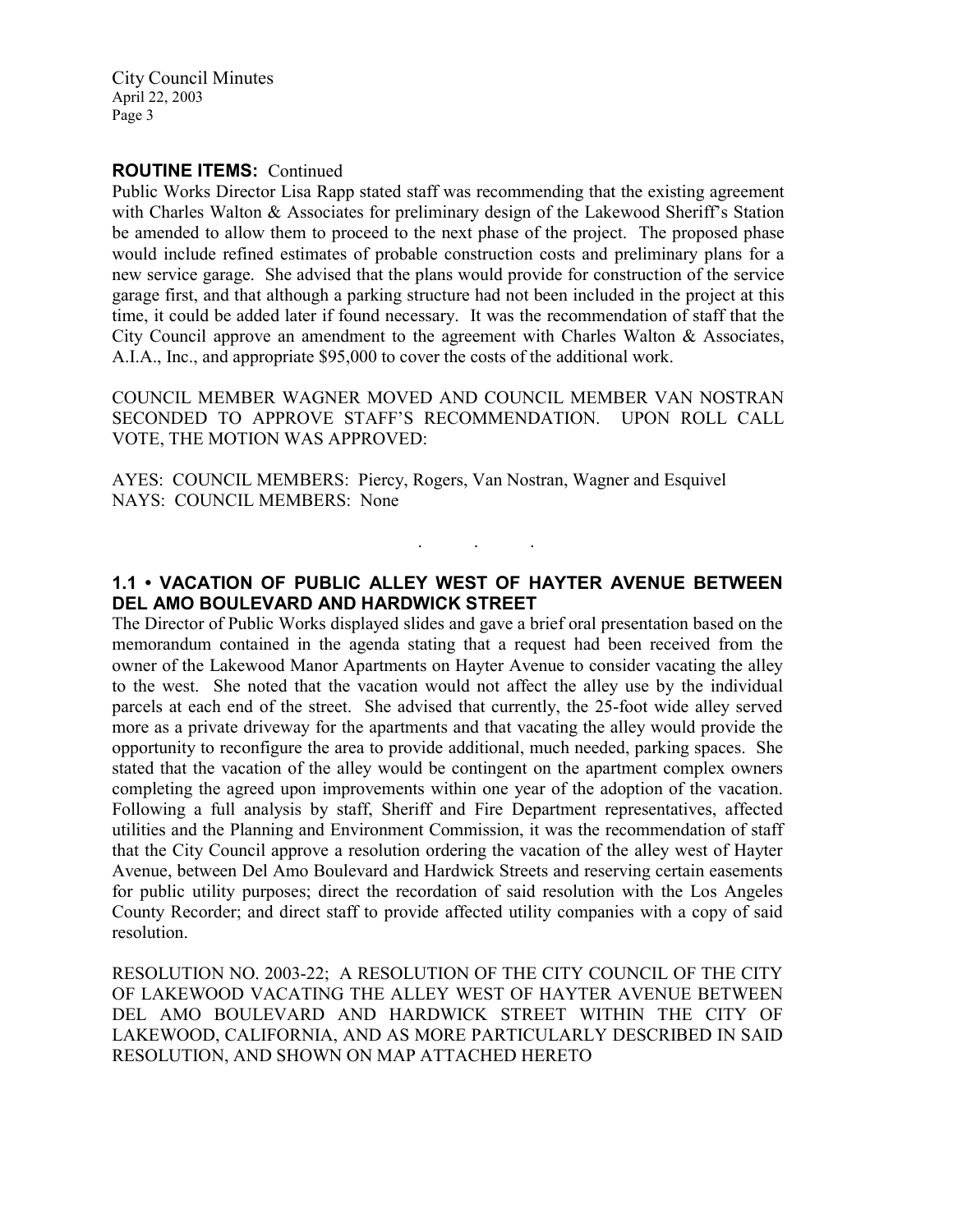# 1.1 • VACATION OF PUBLIC ALLEY WEST OF HAYTER AVENUE BETWEEN DEL AMO BOULEVARD AND HARDWICK STREET - Continued

Responding to a question from Council Member Piercy, Community Development Director Chuck Ebner stated that the owner would create more parking spaces by taking down the existing car ports and reconfiguring the parking. Mr. Ebner confirmed that the plan had been reviewed by the Planning and Environment Commission and the Development Review Board.

Mayor Esquivel opened the public hearing at 7:42 p.m. and called for anyone in the audience wishing to address the City Council on this matter.

Robert Fleming asked if the alley vacation would affect the wall along his property of the trash collection area. Mr. Ebner responded by stating that the vacation would have no negative impacts on Mr. Fleming's property.

Ms. Rapp also responded to a question from Mr. Fleming by stating that the City did not own the subject property, but merely had an easement.

COUNCIL MEMBER VAN NOSTRAN MOVED AND COUNCIL MEMBER WAGNER SECONDED TO CLOSE THE PUBLIC HEARING. UPON ROLL CALL VOTE, THE MOTION WAS APPROVED:

AYES: COUNCIL MEMBERS: Piercy, Rogers, Van Nostran, Wagner and Esquivel NAYS: COUNCIL MEMBERS: None

COUNCIL MEMBER VAN NOSTRAN MOVED AND COUNCIL MEMBER PIERCY SECONDED TO ADOPT RESOLUTION NO. 2003-22. UPON ROLL CALL VOTE, THE MOTION WAS APPROVED:

. . .

AYES: COUNCIL MEMBERS: Piercy, Rogers, Van Nostran, Wagner and Esquivel NAYS: COUNCIL MEMBERS: None

## 1.2 • CERTIFICATION OF FAIR HOUSING STUDY

The Director of Community Development displayed slides and gave a brief oral presentation based on the memorandum contained in the agenda stating that all recipients of Community Development Block Grant funds were required to conduct an Analysis of Impediments to Fair Housing Choice (AI) within their jurisdiction. He advised that Cotton/Bridges/Associates (CBA) had been retained to conduct the AI, which had been completed in March, 2003. He reviewed the major findings and the recommendations to further fair housing choice in the City and noted several minor changes in the text of the report. It was the recommendation of staff that following a public hearing, the City Council authorize the Mayor to certify the Analysis of Impediments and direct staff to submit a certified copy to HUD.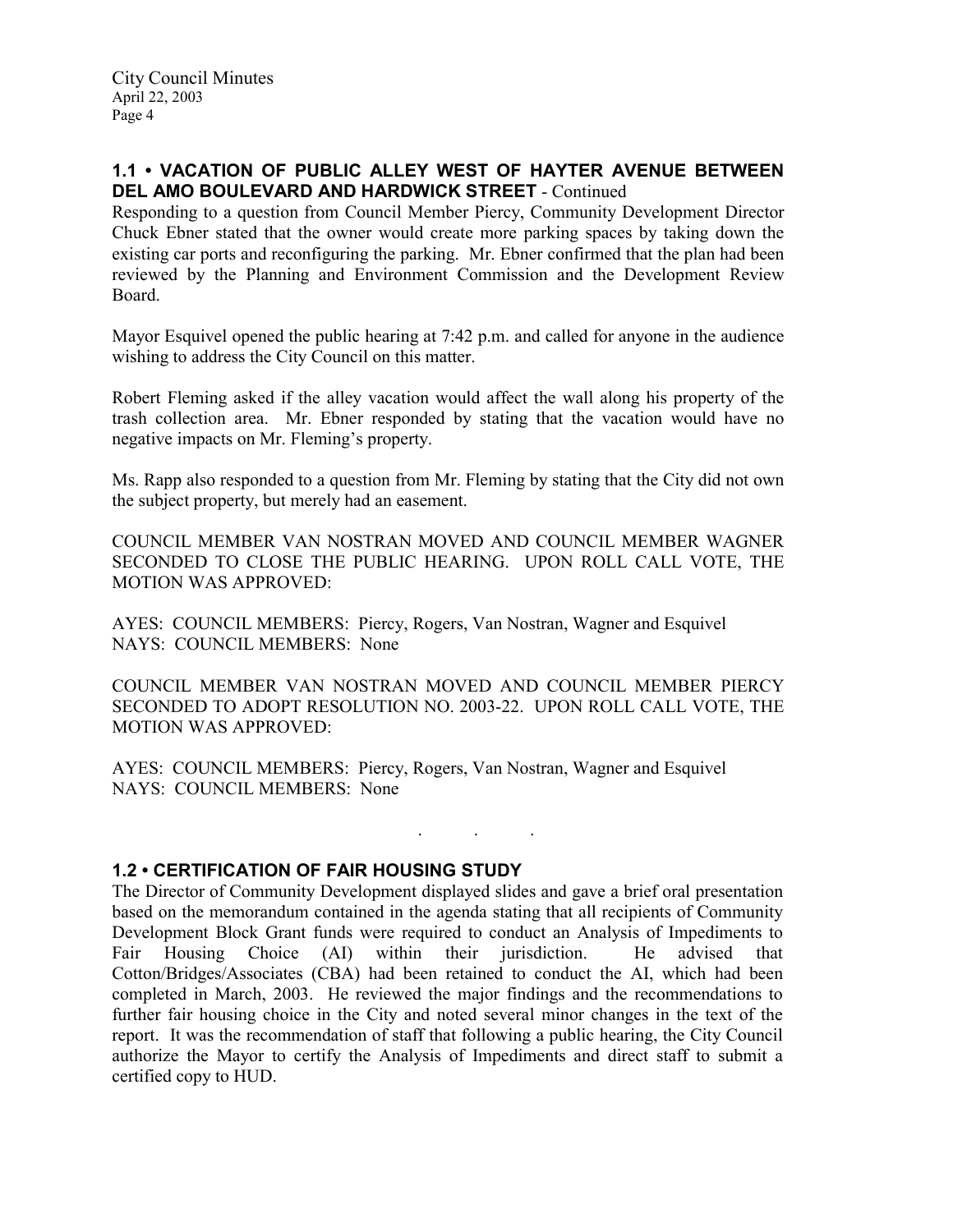# 1.2 • CERTIFICATION OF FAIR HOUSING STUDY - Continued

Vice Mayor Rogers stated he was in support of the recommended changes in the text of the draft report, since some of the data seemed to be inconclusive and without taking the analysis further, the language needed to be reflective of the unconfirmed nature of the findings.

Derek Burnham, representing CBA, stated that more extensive data needed to analyze loan approval trends was just not available in certain areas such as credit or employment history and that such missing data could affect approval rates for individuals with comparable income levels.

Council Member Piercy noted the City Council's commitment to fair housing for all and that almost all of the recommendations were to continue existing programs. He asked for clarification on the recommendation to adopt an ordinance pertaining to density bonuses. Mr. Burnham responded by stating that housing density bonus regulations were contained in State law and that although it was legally acceptable for the City to defer to State law in that matter, the State Department of Housing and Community Development wanted the City to adopt a local law which would restate provisions for housing density bonuses. Mr. Burnham confirmed that Lakewood had an outstanding program in place and had few of the problems experienced by other cities.

Council Member Wagner questioned the combining of racial groups into White/Asian and Black/Hispanic which seemed inconsistent with the data contained in the tables. Mr. Burnham stated that since White and Asian households had a similar overall approval rate, as did the Black/Hispanic households, and their income levels were similar at the County level, the groups had been combined to provide for a larger sample size on which to base statistical analysis. Mr. Burnham agreed with Council Member Wagner that the tables did not completely reflect the manner in which the analysis had been conducted since the number of applications for certain racial groups was too small to be analyzed individually.

Mayor Esquivel opened the public hearing at 8:03 p.m. and called for anyone in the audience wishing to address the City Council on this matter. There was no response.

COUNCIL MEMBER VAN NOSTRAN MOVED AND COUNCIL MEMBER WAGNER SECONDED TO CLOSE THE PUBLIC HEARING. UPON ROLL CALL VOTE, THE MOTION WAS APPROVED:

AYES: COUNCIL MEMBERS: Piercy, Rogers, Van Nostran, Wagner and Esquivel NAYS: COUNCIL MEMBERS: None

VICE MAYOR ROGERS MOVED AND COUNCIL MEMBER PIERCY SECONDED TO APPROVE THE REPORT AS AMENDED. UPON ROLL CALL VOTE, THE MOTION WAS APPROVED:

AYES: COUNCIL MEMBERS: Piercy, Rogers, Van Nostran, Wagner and Esquivel NAYS: COUNCIL MEMBERS: None

. . .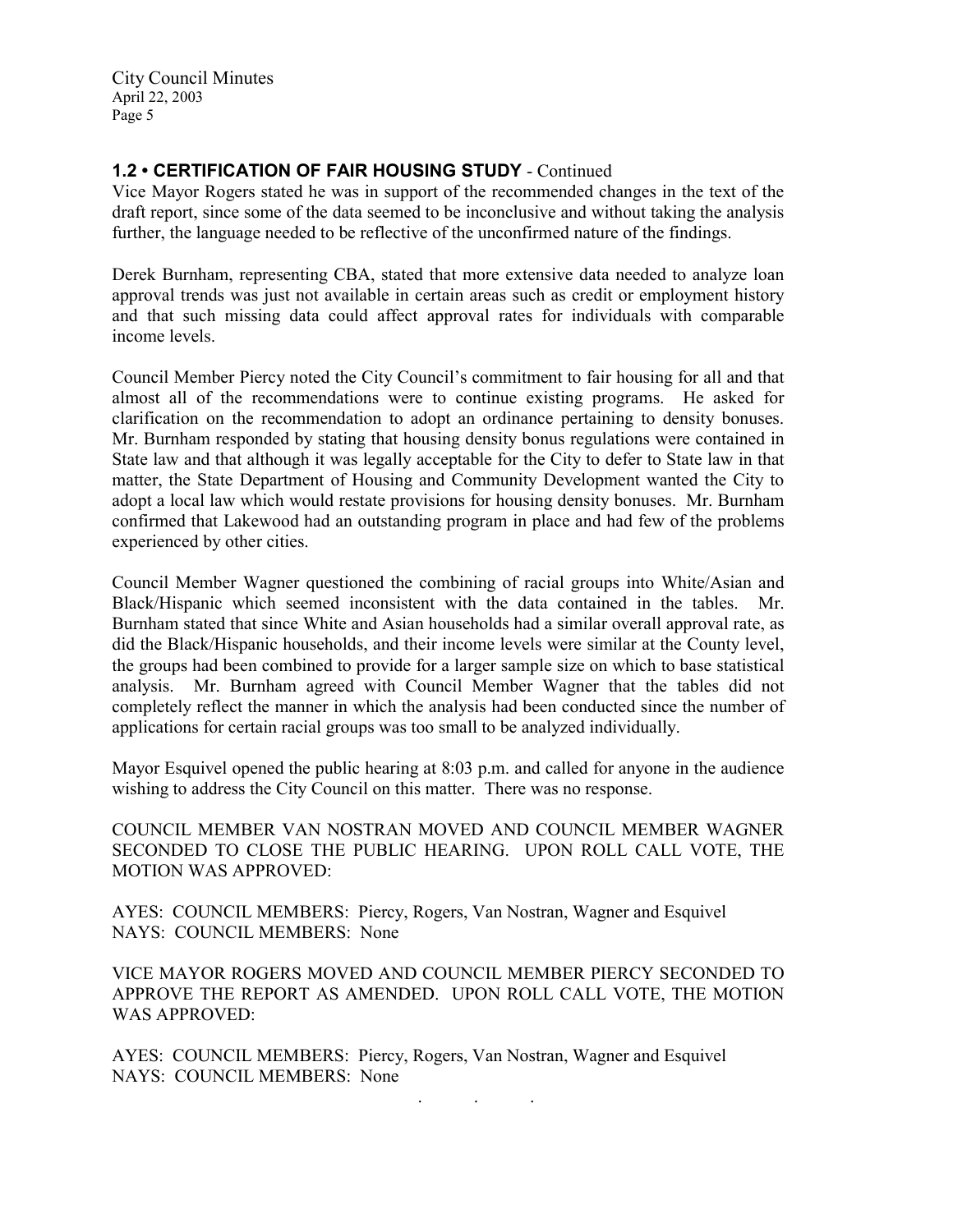# 1.3 • AWARD OF BID FOR PURCHASING BID 03-1; EMERGENCY GENERATOR **SYSTEM**

Director of Finance, Larry Schroeder, gave a brief oral presentation based on the memorandum contained in the agenda and reported bids had been solicited for the purchase of an emergency generator system which would be used to power the City's water well sites in the event of a power outage. He stated that three bids had been received and that the low bidder, Cummins Cal Pacific, had successfully met the product specifications. It was the recommendation of staff that the City Council award the bid for Purchasing Bid 03-1 to Cummins Cal Pacific in the amount of \$38,200.34.

Responding to questions from Council Member Van Nostran, Water Resources Director Jim Glancy stated the generator would be trailer mounted so that it could be used to service four different well sites. Mr. Glancy also noted that the second phase of this project would be to install connection hardware at the four well sites.

Mayor Esquivel opened the public hearing at 8:08 p.m. and called for anyone in the audience wishing to address the City Council on this matter. There was no response.

VICE MAYOR ROGERS MOVED AND COUNCIL MEMBER PIERCY SECONDED TO CLOSE THE PUBLIC HEARING AND APPROVE STAFF'S RECOMMENDATION. UPON ROLL CALL VOTE, THE MOTION WAS APPROVED:

AYES: COUNCIL MEMBERS: Piercy, Rogers, Van Nostran, Wagner and Esquivel NAYS: COUNCIL MEMBERS: None

. . .

## 2.1 • APPOINTMENTS TO CITY COMMISSIONS

Mayor Esquivel announced that appointments would be made to the City's three commissions.

PLANNING AND ENVIRONMENT COMMISSION

Diane DuBois by Mayor Esquivel Ron Wade by Council Member Piercy Steve Croft by Vice Mayor Rogers Marc Titel by Council Member Van Nostran Joy Janes by Council Member Wagner

COMMUNITY SAFETY COMMISSION Lynda Carter by Mayor Esquivel Herb Axup by Council Member Piercy Vicki Stuckey by Vice Mayor Rogers Chuck Haynes by Council Member Van Nostran Andrea Hutchinson by Council Member Wagner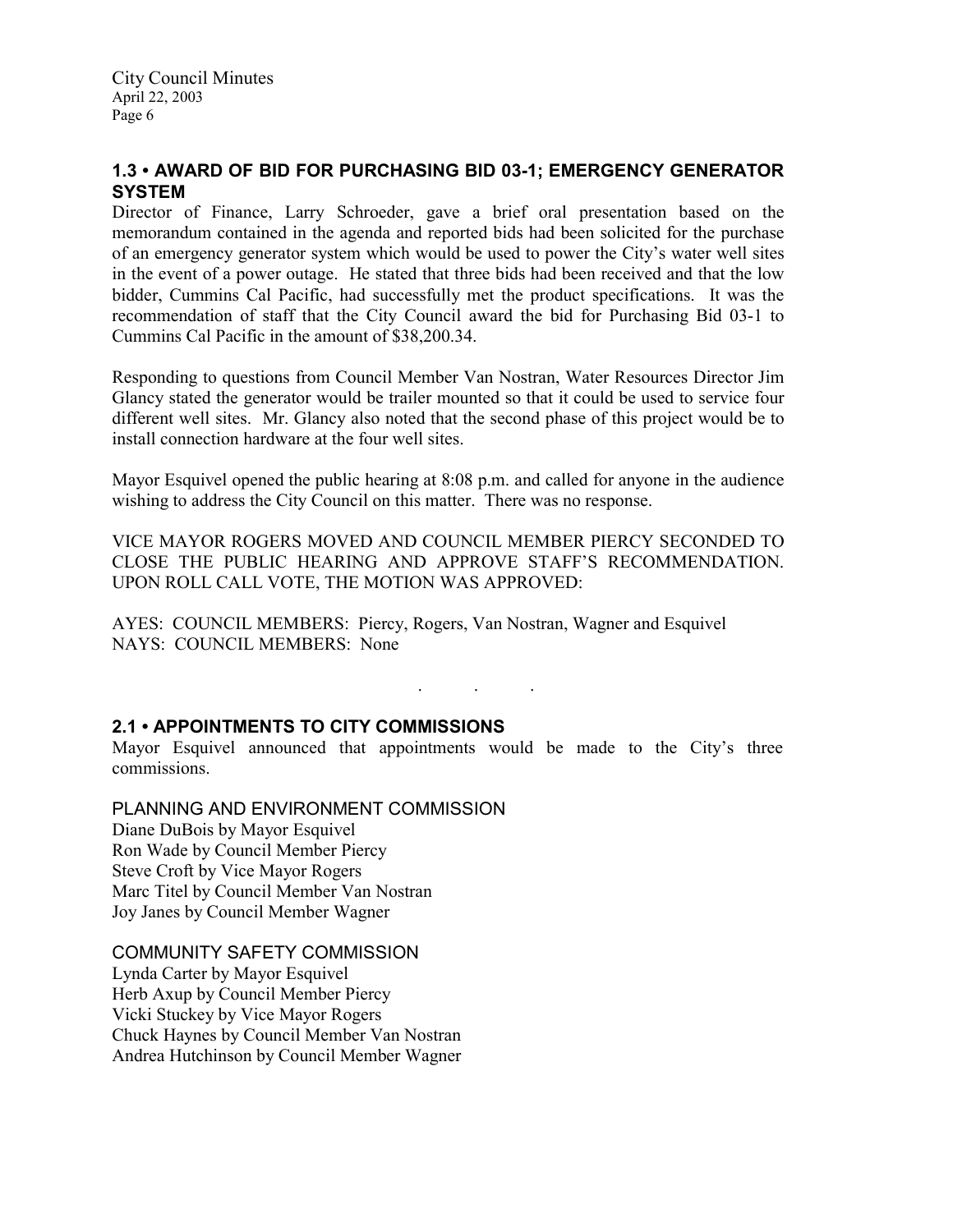# 2.1 • APPOINTMENTS TO CITY COMMISSIONS - Continued

RECREATION AND COMMUNITY SERVICES COMMISSION Jeff Wood by Mayor Esquivel Kirk Real by Council Member Piercy Steven Richard by Vice Mayor Rogers Nancy Piazza by Council Member Van Nostran

Council Member Wagner announced that he would be looking for a new Recreation and Community Services commissioner and encouraged all interested Lakewood residents to apply.

RESOLUTION NO. 2003-23; A RESOLUTION OF THE CITY COUNCIL OF THE CITY OF LAKEWOOD APPOINTING MEMBERS OF THE VARIOUS COMMISSIONS OF THE CITY OF LAKEWOOD

COUNCIL MEMBER VAN NOSTRAN MOVED AND VICE MAYOR ROGERS SECONDED TO ADOPT RESOLUTION NO. 2003-23. UPON ROLL CALL VOTE, THE MOTION WAS APPROVED:

AYES: COUNCIL MEMBERS: Piercy, Rogers, Van Nostran, Wagner and Esquivel NAYS: COUNCIL MEMBERS: None

# 3.1 • APPOINTMENTS TO GOVERNMENTAL ASSOCIATIONS, ORGANIZATIONS & COMMITTEES

. . .

Mayor Esquivel presented his proposed appointments to the governmental associations, organizations and committees on which Council Members are needed to serve.

| California Contract Cities<br>Association                                           | Esquivel - Representative                              | Piercy - Alternate      |
|-------------------------------------------------------------------------------------|--------------------------------------------------------|-------------------------|
| California Joint Powers<br>Insurance Authority                                      | Van Nostran - Representative Esquivel - Alternate      |                         |
| <b>Consolidated Youth Services Network</b><br>Policy Board<br><b>Advisory Board</b> | Rogers - Representative<br>Carol Flynn Jacoby (Admin.) | Piercy - Alternate      |
| So. Calif. Association of Governments (SCAG)<br>General Assembly                    | Rogers - Representative                                |                         |
| Gateway Cities COG Board                                                            | Piercy - Representative                                | Van Nostran - Alternate |
| Greater Los Angeles County<br><b>Vector Control District</b>                        | Esquivel - Representative                              |                         |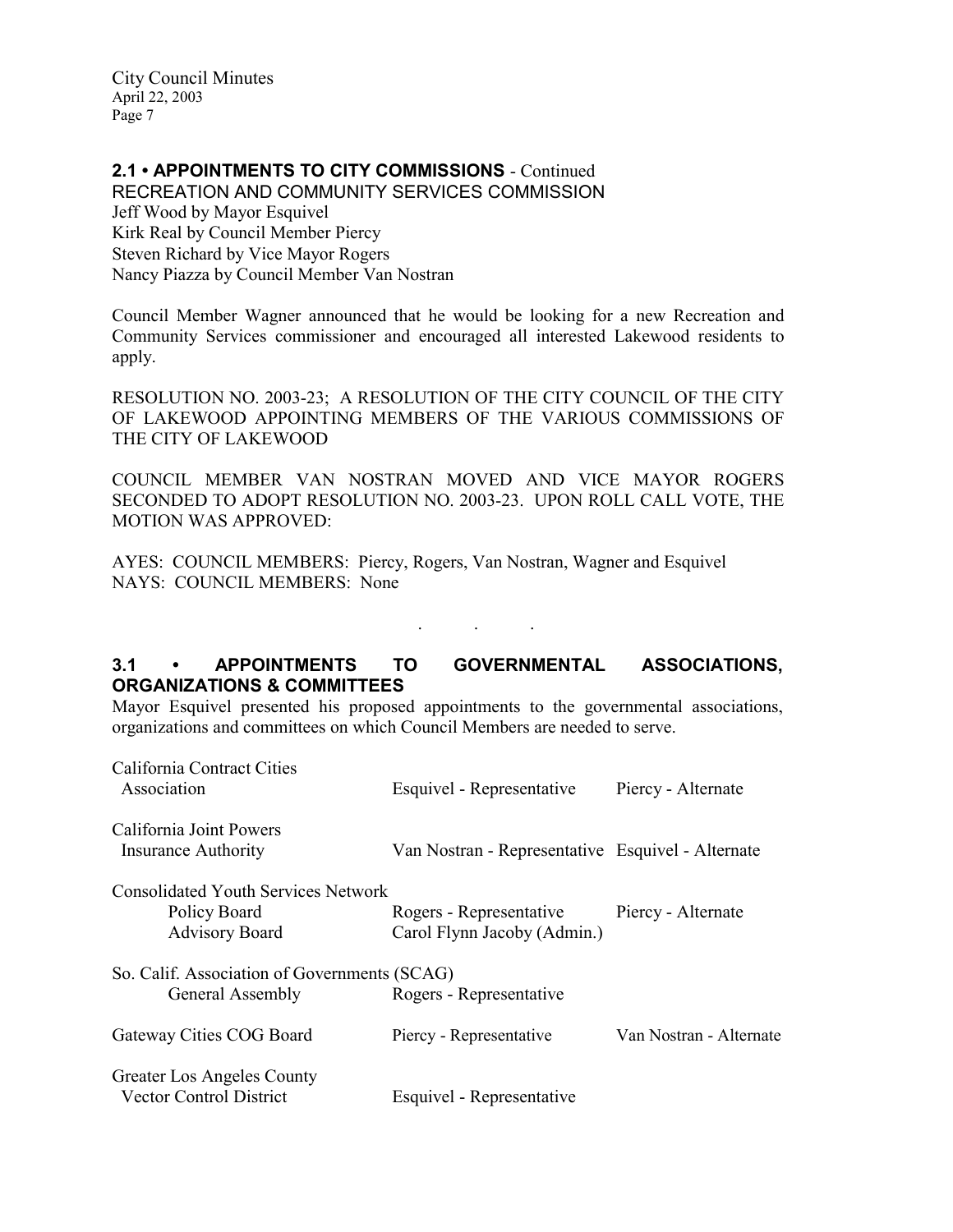# 3.1 • APPOINTMENTS TO GOVERNMENTAL ASSOCIATIONS, ORGANIZATIONS

| & COMMITTEES - Continued<br>Job Training Partnership Act         | Wagner - Policy Board<br>Pam Hyland - Advisory Board |                      |
|------------------------------------------------------------------|------------------------------------------------------|----------------------|
| League of California Cities<br>L.A. County Division              | Wagner - Representative                              | Esquivel - Alternate |
| <b>City Selection Committee</b>                                  | Wagner - Representative                              | Esquivel - Alternate |
| Annual League Conference                                         | Esquivel - Representative                            | Piercy - Alternate   |
| L.A. County Sanitation<br>District #3 $& 419$                    | Esquivel - Representative                            | Rogers - Alternate   |
| <b>Southeast Water Coalition</b>                                 | Rogers - Representative                              | Wagner - Alternate   |
| <b>STANDING COMMITTEES</b><br><b>Intergovernmental Relations</b> | Esquivel - Chair                                     | Rogers - Member      |
| Solid Waste Management                                           | Esquivel - Chair                                     | Piercy - Member      |
| <b>Public Safety</b>                                             | Rogers - Chair                                       | Van Nostran - Member |
| Park Development/Community Services                              | Wagner - Chair                                       | Esquivel - Member    |
| <b>Water Resources</b>                                           | Van Nostran - Chair                                  | Wagner - Member      |
| <b>Community Promotion</b>                                       | Piercy - Chair                                       | Rogers - Member      |

## COUNCIL MEMBER PIERCY MOVED AND VICE MAYOR ROGERS SECONDED TO APPROVE THE ORGANIZATIONAL APPOINTMENTS AS PRESENTED.

Council Member Wagner raised the issue of ad hoc committees, pointing out that two ad hoc committees had been formed in 2001 and dropped from the list in 2002, even though they had not completed their task. He stated that for one of them, the library funding committee which had been formed to seek outside funding for a computerized learning center for the Iacoboni Library, their task had disappeared since there was a library funding shortage that was likely to get worse. He further stated that he would like to see a new library ad hoc committee that would monitor County Library budget cuts and make sure that Lakewood, whose residents support the Library District with special community facilities district funding, was not treated unjustly.

## COUNCIL MEMBER WAGNER MOVED AND VICE MAYOR ROGERS SECONDED TO APPOINT A NEW AD HOC COMMITTEE ON LIBRARY FUNDING.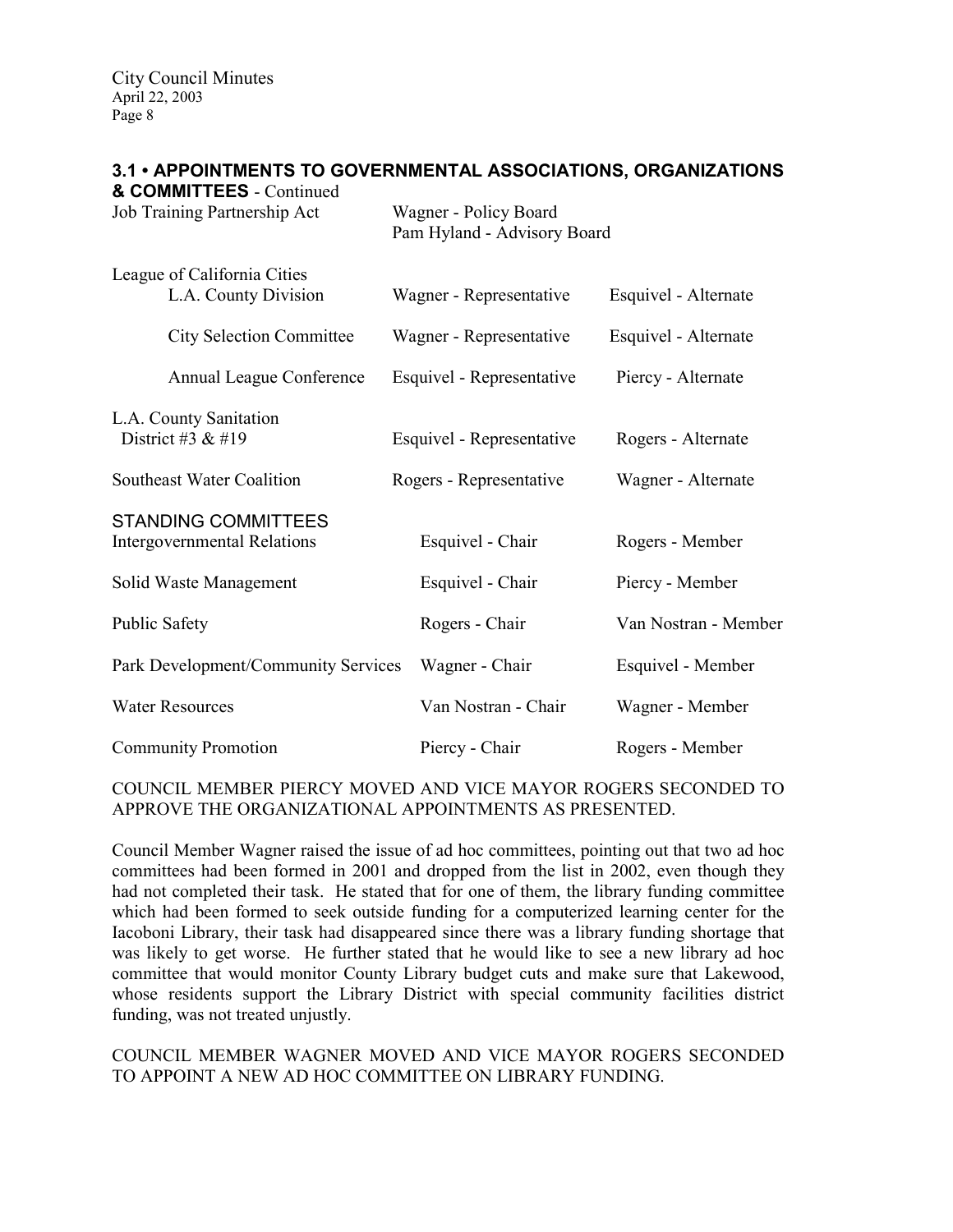### 3.1 • APPOINTMENTS TO GOVERNMENTAL ASSOCIATIONS, ORGANIZATIONS & COMMITTEES - Continued UPON ROLL CALL VOTE, THE MOTION WAS APPROVED:

AYES: COUNCIL MEMBERS: Piercy, Rogers, Van Nostran, Wagner and Esquivel NAYS: COUNCIL MEMBERS: None

Mayor Esquivel asked Council Member Piercy if he would be available to serve on the new ad hoc committee with Council Member Wagner. Council Member Piercy expressed his willingness to serve.

Council Member Wagner also noted that the record still indicated that there was an ad hoc committee to address the NPDES permit issue and that since, due to the seriousness of the issue, all presentations on the matter had been presented to the City Council as a whole, the ad hoc committee should be eliminated.

COUNCIL MEMBER PIERCY MOVED AND VICE MAYOR ROGERS SECONDED TO ELIMINATE THE NPDES PERMIT AD HOC COMMITTEE. UPON ROLL CALL VOTE, THE MOTION WAS APPROVED:

AYES: COUNCIL MEMBERS: Piercy, Rogers, Van Nostran, Wagner and Esquivel NAYS: COUNCIL MEMBERS: None

Council Member Wagner further noted that an additional ad hoc committee had been formed in 2001, and although it had been dropped in 2002 since there had been no meetings, he felt the Council Committee/City Manager Relations issue still needed to be addressed.

Council Member Piercy stated that relationships with the City Manager had traditionally been dealt with by the City Council as a whole and that he felt it was an inappropriate subject for an ad hoc committee.

Vice Mayor Rogers also expressed the opinion that the matter would best be dealt with by the Council as a whole.

Council Member Wagner stated that clarification of the ad hoc committee's purpose was needed. He stated that his intent at the time the ad hoc committee was formed was to have a committee that would set down some rules and objectives for committees and would outline the City Manager's responsibilities in regard to Council committees.

City Attorney John S. Todd briefly reviewed the distinctions between Standing and Ad Hoc Committees, particularly the legal significance under the Ralph M. Brown Act.

Vice Mayor Rogers stated he could support such a review only if it were to be considered by the entire City Council, at a meeting adjourned for that purpose.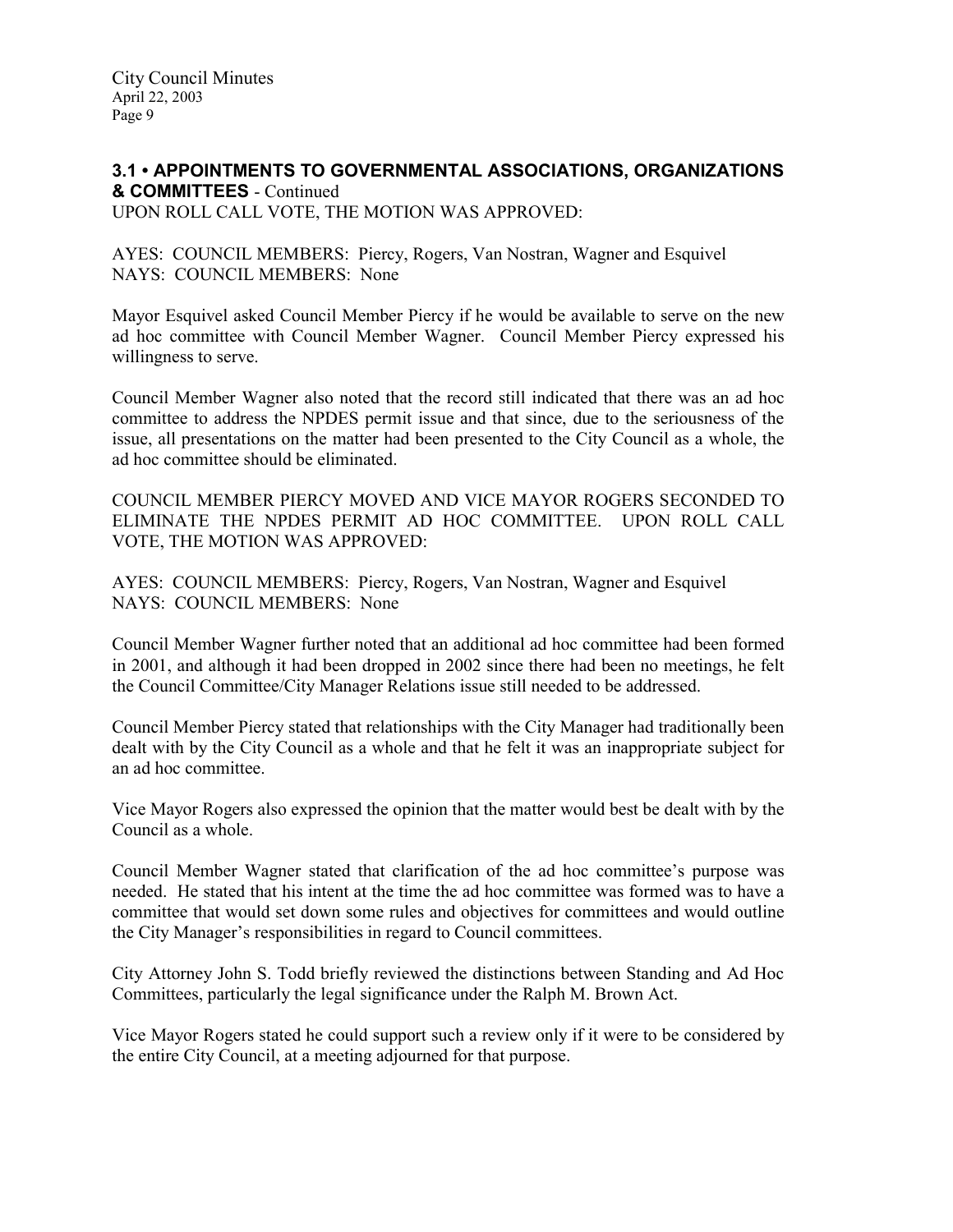### 3.1 • APPOINTMENTS TO GOVERNMENTAL ASSOCIATIONS, ORGANIZATIONS & COMMITTEES - Continued

VICE MAYOR ROGERS MOVED AND COUNCIL MEMBER PIERCY SECONDED TO REFER THE MATTER OF COMMITTEE POLICIES AND PROCEDURES TO STAFF IN PREPARATION FOR A STUDY SESSION AT AN ADJOURNED MEETING. UPON ROLL CALL VOTE, THE MOTION WAS APPROVED:

AYES: COUNCIL MEMBERS: Piercy, Rogers, Van Nostran, Wagner and Esquivel NAYS: COUNCIL MEMBERS: None

VICE MAYOR ROGERS MOVED AND COUNCIL MEMBER PIERCY SECONDED TO APPROVE THE ORGANIZATIONAL APPOINTMENTS AS AMENDED. UPON ROLL CALL VOTE, THE MOTION WAS APPROVED:

AYES: COUNCIL MEMBERS: Piercy, Rogers, Van Nostran, Wagner and Esquivel NAYS: COUNCIL MEMBERS: None

# 3.2 • REQUEST TO ALLOW THE PLACEMENT OF YELLOW RIBBONS ON TREES WITHIN THE CITY RIGHT-OF-WAY

. . .

The City Attorney advised that a resident had requested permission from the City Council to place yellow ribbons on trees with the City's right-of-way. He advised that there were several issues involved such as who would be providing the ribbons, maintenance and removal of the ribbons. He stated that he found the possibility of liability to be very remote in this instance and that it was a matter that could be handled at the discretion of the City Council.

Council Member Wagner asked how the ribbons would be attached, noting that it was dangerous to the trees to use nails or staples. Ms. Rapp responded by stating that staff would meet with the requestor to clarify all of the specifics before any ribbons went up.

COUNCIL MEMBER WAGNER MOVED AND COUNCIL MEMBER VAN NOSTRAN SECONDED TO APPROVE THE REQUEST FOR THE PLACEMENT OF YELLOW RIBBONS CONTINGENT UPON THE RESIDENT MEETING WITH STAFF. UPON ROLL CALL VOTE, THE MOTION WAS APPROVED:

AYES: COUNCIL MEMBERS: Piercy, Rogers, Van Nostran, Wagner and Esquivel NAYS: COUNCIL MEMBERS: None

. . .